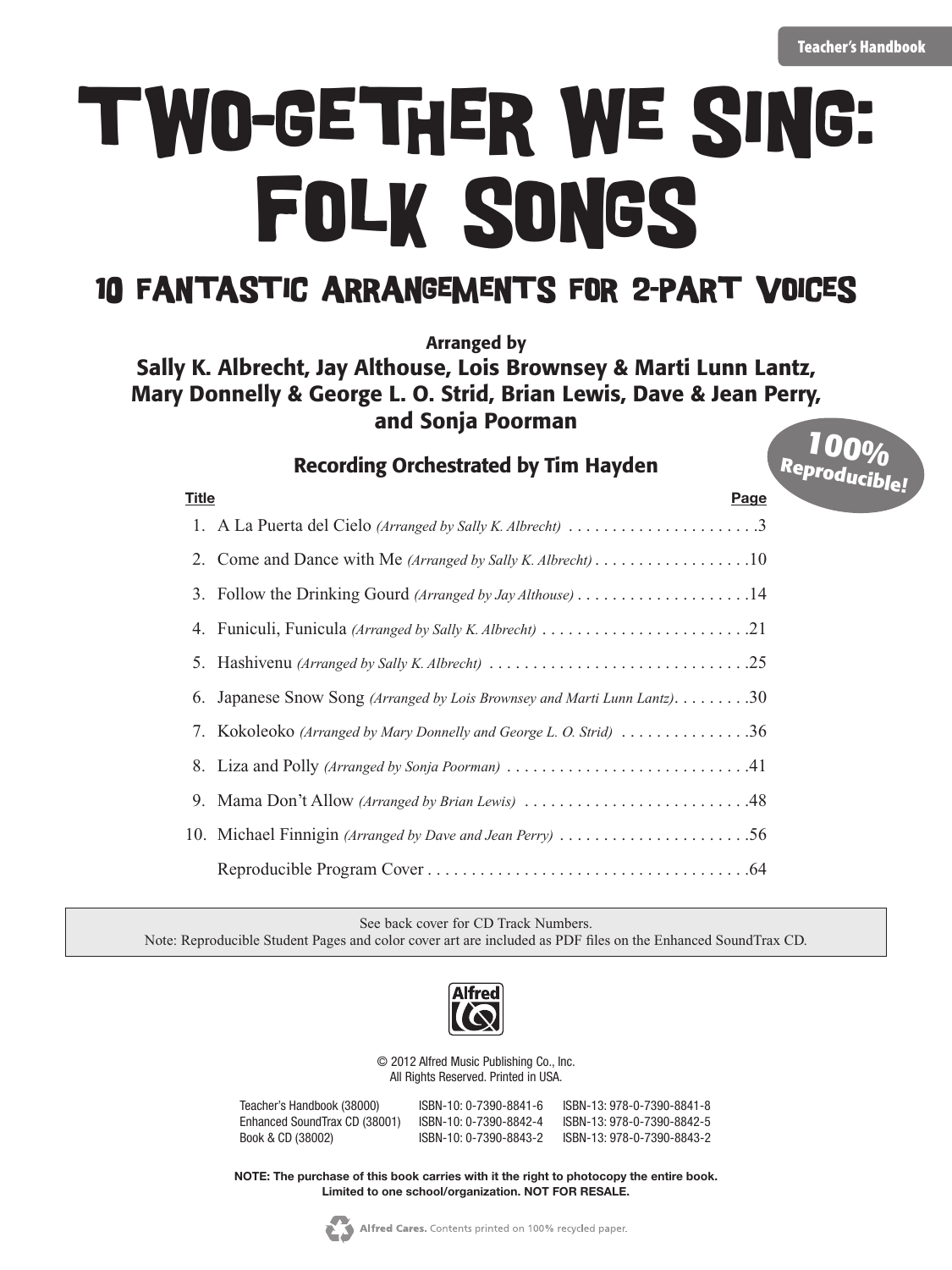## **2. COME AND DANCE WITH ME**

French-Canadian Folk Song *Arranged, with English Text, by* **SALLY K. ALBRECHT**



**Copyright © 2012 by Alfred Music Publishing Co., Inc. All Rights Reserved. Printed in USA.**

**NOTE: The purchase of this book carries with it the right to photocopy this song. Limited to one school only. NOT FOR RESALE.**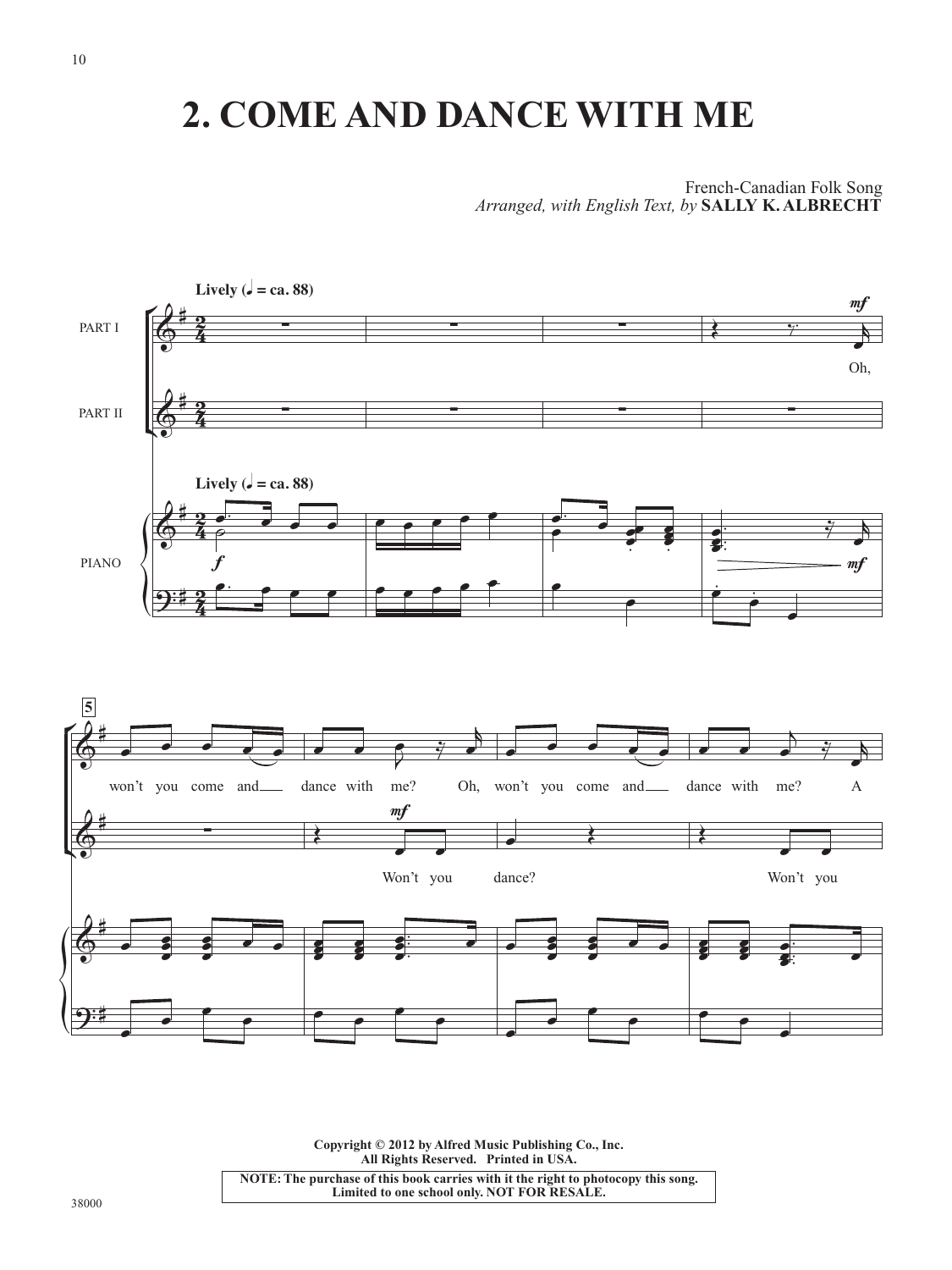## **3. FOLLOW THE DRINKING GOURD**

American Folk Song *Arranged, with additional Words, by* **JAY ALTHOUSE**



**Copyright © 2012 by Alfred Music Publishing Co., Inc. All Rights Reserved. Printed in USA. NOTE: The purchase of this book carries with it the right to photocopy this song. Limited to one school only. NOT FOR RESALE.**